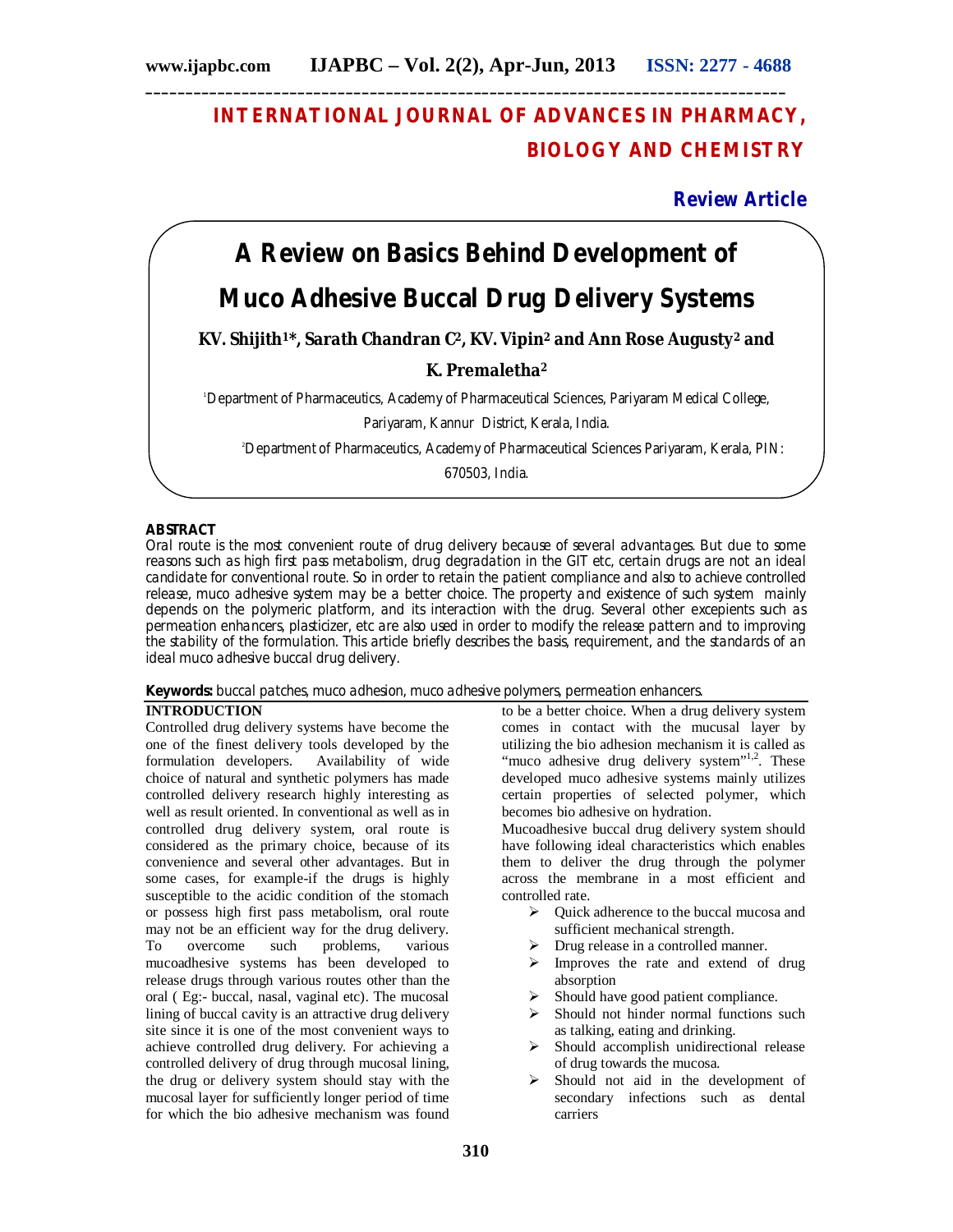- $\triangleright$  Provide wide margin of safety both locally and systemically.
- $\triangleright$  Should have good resistance to the flushing action of saliva.<sup>3,4,5</sup>

Based on these ideal characteristics, following are the advantages and disadvantages of the mucoadhesive buccal systems.

# **Advantages of mucoadhesive buccal systems,**

- > Ease of drug administration and termination of drug action can be easily accomplished.
- $\triangleright$  Permit localization or retention of the drug to the specified area of oral cavity for extended period of time.
- $\triangleright$  Bypass hepatic first pass metabolism.
- $\triangleright$  Drug with poor bio availability due to high first pass metabolism can be administered conveniently
- $\triangleright$  No energy required as the mode of absorption is passive.<br>  $\triangleright$  Ease of drug
- drug administration to unconscious patient.
- $\triangleright$  Water content of saliva is being capable to ensure drug dissolution.
- $\triangleright$  Drugs can be suitably delivered which are proved to be degraded in acidic condition.
- $\triangleright$  These systems allow local modification of tissue permeability, inhibition of protease activity and reduction in immunogenic response and hence can selectively be used for peptidase, proteins, and ionized species delivery.<sup>1</sup>

#### **Disadvantages of mucoadhesive buccal systems**

- $\triangleright$  Drug with large dose are difficult to administer
- $\triangleright$  Eating and drinking may be restricted.
- $\triangleright$  Possibility of the patient to swallow the formulation.
- $\triangleright$  This route cannot administer drug, which are unstable at buccal pH.
- $\triangleright$  This route cannot administer drug, which irritate the mucosa or have a bitter or unpleasant taste or an obnoxious odour. $1,2$

Apart from the listed advantages, the mucoadhesive buccal systems are able to improve the bioavailability of drugs by localizing the delivery of drugs in a particular region alone. The strong interaction between polymer and mucosal lining of the tissue allows increased contact time, modification of tissue-membrane permeability and localization of drug delivery which results in this improved bioavailability of drugs through mucoadhesive buccal delivery systems. It is also possible to inhibit the metabolizing enzyme in the localized region of mucoadhesion.

Muco adhesive drug delivery system in oral cavity may be divided in to three, they are

- 1. Sublingual involve administration of drug via the sublingual mucosa to the systemic circulation.
- 2. Buccal delivery involve administration of drug through the buccal mucosa to the systemic circulation
- 3. Local delivery involve the administration of bio adhesive system either the palate, gingiva, or the cheek<sup>2</sup>.

# **Overview of buccal mucosa**

#### A. Structure

- The oral mucosa is anatomically divided into
	- 1) Epithelium
	- 2) Basement membrane and Connective tissues.

#### **1) Epithelium**

The epithelium consists of approximately 40–50 layers of stratified squamous epithelial cells having thickness 500-800μm. The epithelium of the oral mucosa serves as a protective covering for the tissues and a barrier to the entry of foreign materials. These functions are reflected in the organization of the epithelium in which individual epithelial cells are closely

opposed and stratified so there are a number of layers that show a sequence of differentiation. The uppermost layers form a surface that is resistant to physical insult and to penetration by foreign substances. Membrane Coating Granules (MCG) are spherical or oval organelles (100–300 nm in diameter). MCGs discharge their contents into the intercellular space and thus form the permeability barrier. Major MCG lipid components are cholesterol esters, cholesterol, and glycosphingolipids. Cells increase in size and become flattened as they progressively mature and migrate from the basal layer towards the epithelial surface, showing increasing levels of protein tonofilaments and declining levels of some cytoplasmic organelles.<sup>1</sup>

# **2) Basement Membrane and Connective Tissue**

The basement membrane (BM) is a continuous layer of extracellular materials and forms a boundary between the basal layer of epithelium and the connective tissues. This basal complex anchors the epithelium to the connective tissue and supplements the barrier function of the superficial layers of the epithelium to prevent some large molecules from passing the oral mucosa. The bulk of connective tissue consists of a collagen fiber network, the organization of which determines mechanical stability, resistance to deformation and extendibility of the tissue. Most likely, the connective tissue, along with the basement membrane is not considered to influence the diffusion of most compounds of pharmacological interest although these two regions may limit the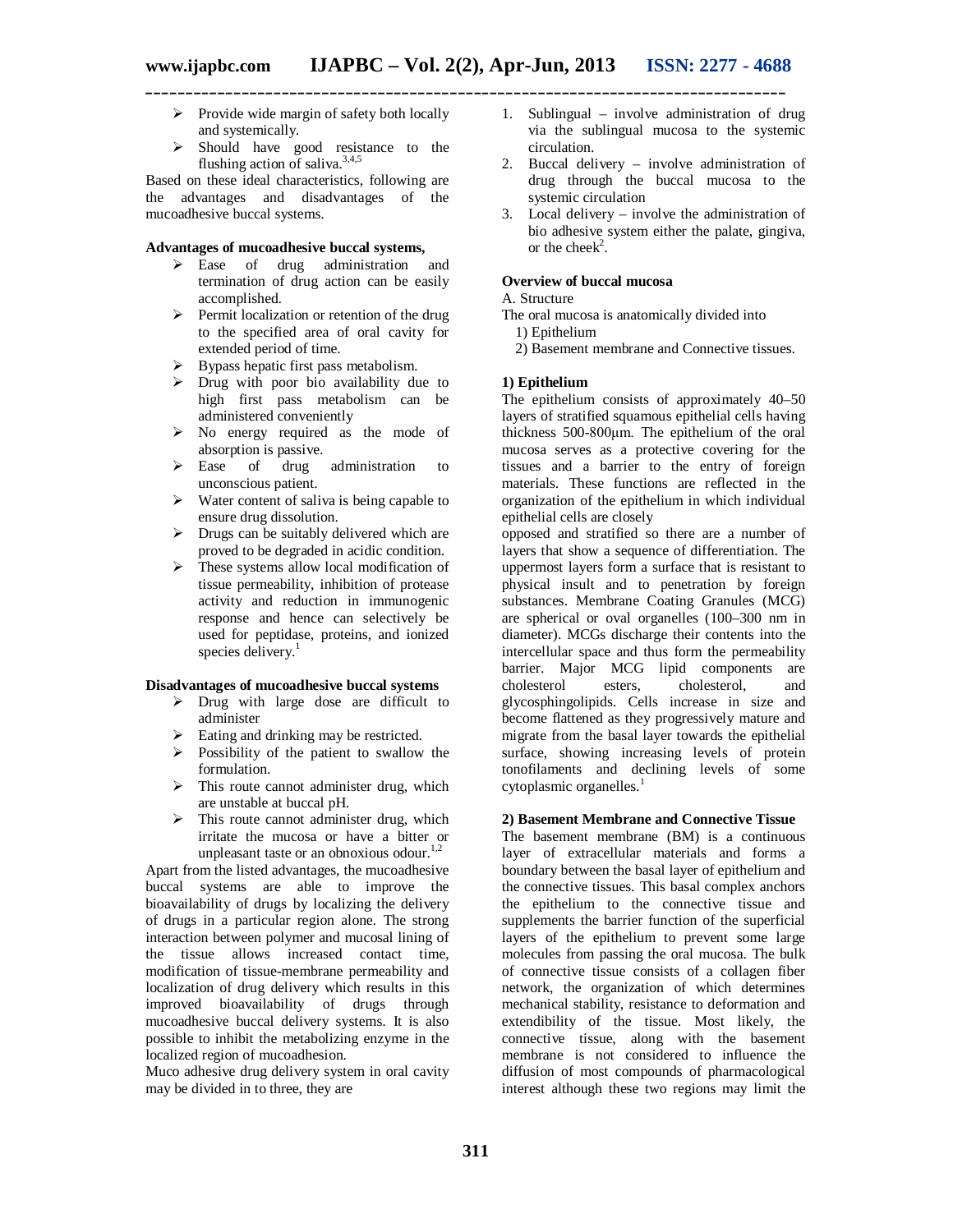**\_\_\_\_\_\_\_\_\_\_\_\_\_\_\_\_\_\_\_\_\_\_\_\_\_\_\_\_\_\_\_\_\_\_\_\_\_\_\_\_\_\_\_\_\_\_\_\_\_\_\_\_\_\_\_\_\_\_\_\_\_\_\_\_\_\_\_\_\_\_\_\_\_\_\_\_\_\_\_\_**

movement of some macromolecules and complexes.

#### **B. Environment**

The oral cavity is marked by the presence of saliva produced by the salivary glands and mucus which is secreted by the major and minor salivary glands as part of saliva.

# **Role of Saliva**

- $\triangleright$  Protective fluid for all tissues of the oral cavity.
- $\triangleright$  Continuous mineralization /
- demineralization of the tooth enamel.
- $\triangleright$  To hydrate oral mucosal dosage forms.

# **Role of Mucus**

- $\triangleright$  Made up of proteins and carbohydrates.
- $\triangleright$  Cell-cell adhesion
- $\blacktriangleright$  Lubrication
- $\triangleright$  Bioadhesion of mucoadhesive drug delivery system<sup>1</sup>.

#### **Biochemistry of oral mucosa**

All the layer of the oral mucosal membranes contain a large amount of protein in the form of tonafilaments, consisting at least seven protein called "keratins" with molecular size of 40-70 KDa. Both keratinized and non-keratinized tissue of varying thickness and composition are found in oral cavity. Keratinized and non-keratinized tissue occupies about 50% and 30% respectively of the total surface are of the mouth. The difference between keratinized and non-keratinized epithelia is merely the difference in the molecular size of existing keratins. Cells of non-keratinized epithelia contain lower molecular weight protein while those in keratinized epithelia contain mainly higher molecular weight keratin. The lipid content of the cells varies between tissues.

#### **Devolopement in muco adhesive formulations**

The history of muco adhesive drug delivery system was marked with the use of muco adhesive polymers in the development of novel pharmaceutical formulations. In 1947 a drug delivery system with penicillin was prepared by using tragacanth and dental adhesive powders to deliver bio-active agents to oral mucosa. Such successful attempts lead to the development of an important formulation by using CMC and petroleum. A muco adhesive delivery vehicle was developed, consisting of finely grounded sodium CMC, pectin and gelatin, which was later marketed as Orahesive $R^5$ . Subsequent study lead to the development of a system consisting of poly ethylene sheet which was laminated with a blend of sodium CMC and poly (isobutylene). The advantage of such system was, the poly ethylene backing membrane act as a protective barrier of the system from the external environment. During the period of 1980's many polymers such as poly acrylic acid, hydroxyl propyl cellulose, sodium alginate, guargum, karya gum, methyl cellulose, etc were proved with good muco adhesive property. Even though many polymers were proved with their ability to become mucoadhesive, but the actual reason behind this adhesive property was not identified. Finally after plenty of in-depth investigations in this area have helped the scientists to come up with following reasons which may be behind the mucoadhesivess of the polymers.

- $\triangleright$  Polymer should form tight intermolecular hydrogen bonding with the mucosal layer.
- $\triangleright$  Polymer should penetrate in to the mucous network or tissue cervices.
- $\triangleright$  Polymer should easily wet the mucus layer and should have high molecular weight.

But during the development stage of an ideal mucoadhesive drug delivery system, the formulators focused on some ideal characteristics on the polymer, which include,

- $\triangleright$  Polymer matrix should rapidly adhere to the mucosal layer.
- $\triangleright$  Polymer should not change the physical of the delivery matrix.
- $\triangleright$  Should release the active agent with no or minimum interference.
- $\triangleright$  Polymer should be degradable without producing any toxic byproduct.
- $\triangleright$  Should provide a positive environment for the penetration of active agent. $5,6$

Due to low permeability and absorption most of the therapeutic agents, peptides and proteins are administered by parenteral route which has several known draw backs. Where as in oral cavity, which contains several protease and salivary enzymes, reduces the stability of many drugs. Hence mucoadhesive formulations, having the ability to overcome such undesirable conditions, may be considered as the better delivery route for such drugs.<sup>7</sup>

When administered as mucoadhesive systems, the permeability of drug through epithelium of oral mucosa is mainly through following two mechanisms,

- 1. Trans cellular (intracellular, passing through the cell).
- 2. Para cellular (inter cellular, passing around the cell).

Out of these two, permeation across the buccal mucosa mainly takes place through para cellular route.<sup>8</sup>

#### **Mechanism of bio adhesion**

Bio adhesion can be defined as the phenomenon of interfacial molecular attractive forces between the biological membrane and the natural or synthetic polymer, which allows the polymer to adhere the biological surface for an extended period of time<sup>8</sup>.During the bio adhesion process, both the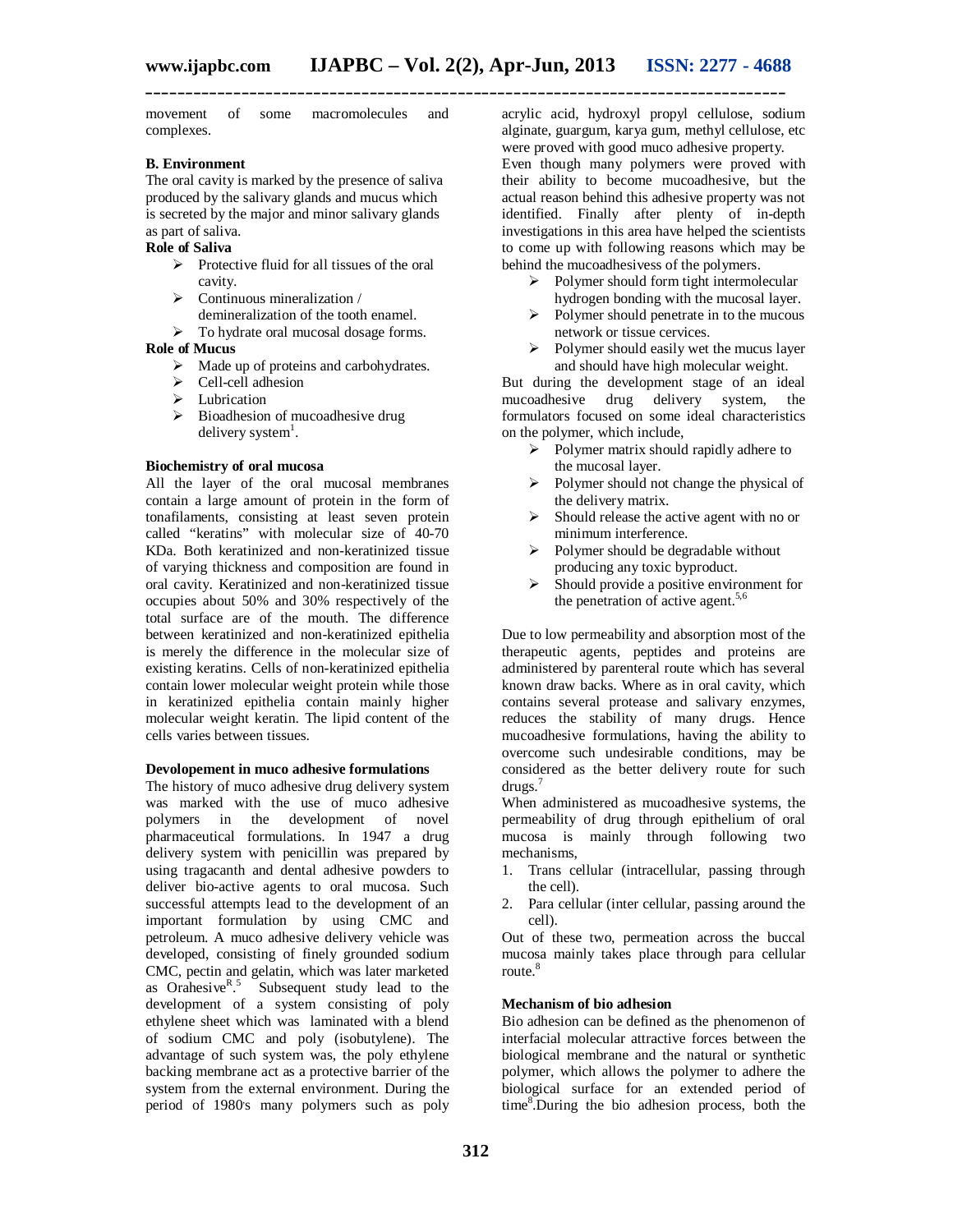attractive and repulsive forces were insisted at the site,but the attractive forces should have sufficient capacity to overcome the repulsive forces.

The mechanism of mucoadhesion involves two stages,

#### **1. Contact stage**

During this stage an intimate an contact between the bio adhesion system and membrane has established. When the bio adhesive system approaches the mucous membrane, they come in contact with the<br>repulsive forces (osmotic pressure, (osmotic electrostatic repulsion etc) and the attractive forces (Vander Waals forces and electro static attraction). There for in order to make a good contact, the system must overcome the repulsive barrier by the attractive forces.

#### **2. Consolidation stage**

After forming a good contact between the two surfaces, the bio adhesive material penetrate in to the tissue surfaces and a chemical bond or bridge is formed because of the interaction between the chains of the bio adhesive of the mucus membrane<sup>1</sup>.

#### **THEORIES OF MUCO ADHESION<sup>9</sup>**

The theories of muco adhesion is mainly due to the formation of two types of bond between bio adhesive system and mucus membrane and they are

- a) Chemical bond: This may be due to
	- i. Strong primary bond that is covalent bond
	- ii. Weak secondary bond such as ionic bond, Vander- Waals bond, and hydrogen bond
- b) Mechanical bond: This bond arises from the physical connection between two surfaces, similar to the interlocking system.

Both type of bond formation have been exploited in developing different bio adhesive

systems. Based on the formation of either type of above bonds, there are following five theories postulated,

- A. Electronic theory.
- B. Adsorption theory.
- C. Wetting theory<sup>9</sup>.
- D. Diffusion interlocking theory.
- E. E. Fracture theory.

# **A. Electronic theory9,10**

As per this theory, there is difference in the electronic structure of mucin surfaces and bio adhesive system and due to this difference, an electron transfer occurs between the two surfaces when they come in contact with each other. This electron transfer results in the formation of an electronic bi-layer at the interface. This bi-layer exerts an attractive force across the double layer, which may result in an effective muco adhesion $9,10$ .

# **B. Adsorption theory9,10**

This theory describes the involvement of both type of chemical bond, that is, primary and secondary bond in the bio adhesion mechanism. Both the surface that is mucin and drug delivery system has their own surface energy. When they come in contact, the adhesion occurs due to the surface energy and results in the formation of two types of chemical bond. Primary chemical bond such as covalent bond, which is strong in nature, thus produces a permanent bonding, whereas secondary chemical bond involves Vander-Waals forces, hydrophobic interaction and hydrogen bonding, which are weak in nature, thus produces a semipermanent bond<sup>9,10</sup>.

# **C. Wetting theory<sup>10</sup>**

This theory mainly applicable to liquids or low viscous muco adhesive system. This theory gives idea about the spreadability of the drug delivery system across the biological layer. According to this theory, the active components penetrate in to the surface irregularities and gets harden itself $10$ .

# **D. Diffusion inter locking theory<sup>10</sup>**

This theory describes the involvement of a mechanical bond between the polymeric chain of drug delivery system and polymeric chain of mucus membrane, that is, glycol proteins. When two surfaces are in intimate contact, the polymeric chain of drug delivery system penetrates in to the glycoprotein network. Here the bio adhesion primarily depends on the diffusion coefficient of both polymers. The other factors that may influence the inter movement of polymeric chain are molecular weight, cross linking density, chain flexibility, and temperature in order to achieve a good bio adhesion, the bio adhesive medium should have a similar solubility with glycoprotein resulting in effective muco adhesion<sup>10</sup>.

# **E. Fracture theory<sup>10</sup>**

This theory based on the fact that, the force required to detach the polymeric chain from the mucin layer is the strength of their adhesive forces. The fracture strength can be determine by using the formula

$$
\mathbf{G} = (\mathbf{E} \cdot \mathbf{e}/\mathbf{L})^{1/2}
$$

G- Fracture strength,

E- Young's modules of electricity,

e- Fracture energy,

L- Critical crack length.

#### **Factors affecting muco adhesion in the oral cavity**

The oral muco adhesivity of a drug delivery system may depend on the bio adhesive polymer, as well as the surrounding medium, in which the polymer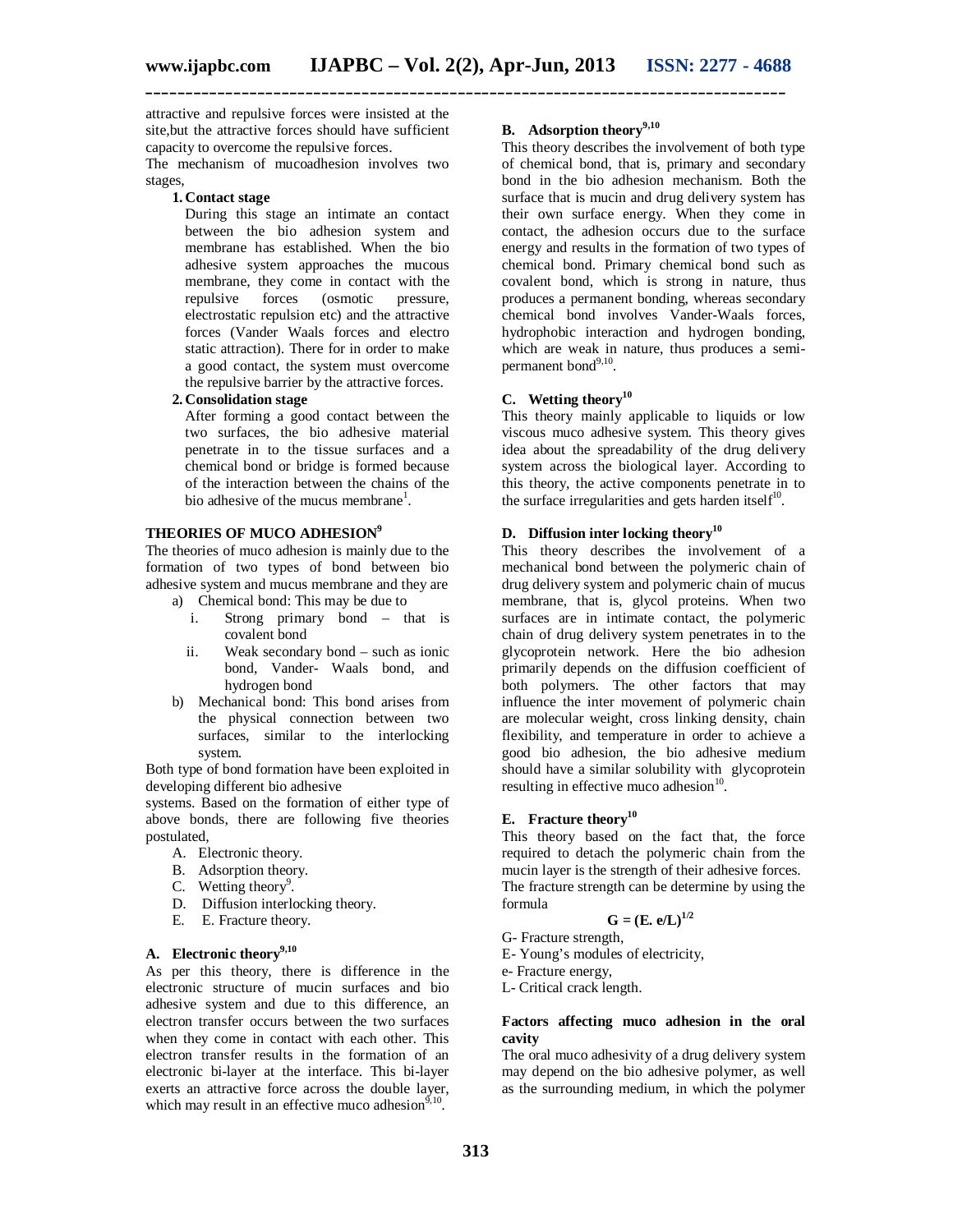will reside. These factors are broadly divided in to two

- A. Polymer related factors
- B. Environmental factors

#### **A. Polymer related factors**

# **1. Molecular weight**

For a linear polymer, the bio adhesive property is directly proportional to the molecular weight. For example- PEG having different molecular weights. PEG having molecular weight of 20,000 has little adhesive character, whereas PEG having molecular weight of 2,00,000 has enhanced adhesive property, and PEG having molecular weight 4,00,000 has superior adhesive property.

But in case of nonlinear polymer, the bio adhesiveness may or may not depend on molecular weight. This is mainly because the helical or coiled structures of such polymer may shield some of the adhesive group, which are mainly responsible for the adhesive property. Eg: The adhesive property of dextran having a molecular weight of 19,50,000 is similar to that of PEG having a molecular weight of 2,00,000, due to helical structures of Dextran, that may shield many of adhesive groups<sup>5</sup>.

#### **2. Flexibility and mobility of polymer chain**

For an effective bio adhesion, the polymer chain should effectively diffuse in to the mucus layer. For achieving such diffusion, the polymer chain should have sufficient flexibility which depends on the viscosity and diffusion coefficient. Higher flexibility of polymer causes greater diffusion in to mucus network<sup>8</sup>.

#### **3. Concentration of active polymer**

At low concentration, only small number of polymeric chain is available for interaction with the mucus, therefor interaction is unstable. At higher concentration, the polymer become coiled, and coiled molecule become separated from the medium, therefore chain available for the penetration gets reduced. Therefore there should be an optimum concentration for each bio adhesive polymer, which results in a better and stable adhesion for a longer period $5,8$ .

#### **4. Hydrogen bonding capacity**

For an effective muco adhesion, the polymer should have functional group to form hydrogen bonding<sup>8</sup>.

#### **5. Cross linking density**

The cross linking density indicates the number of average molecular weight of the cross linked polymer, which determines the average pore size. When the cross linking density is higher, then the pore size becomes small, so that diffusion of water in to the polymer network occurs at a lower rate, thus there is only an insufficient swelling of polymer resulting in decreased penetration of polymer in to the mucin $8$ .

#### **6. Charge**

The bio adhesive property of ionic polymer always higher than that of non-ionic polymer. In neutral or slightly alkaline medium, the cationic polymer shows superior muco adhesive property. It has been proven that, cationic high molecular weight polymer such as chitosan possess good bio adhesive property<sup>8</sup>.

#### **7. Hydration or swelling**

Proper hydration to muco adhesive polymer is essential to create macromolecular mesh of sufficient pore size and also induces mobility, which are necessary for enhancing the interpenetration<sup>8</sup>.

#### **B. Environmental factors**

Environmental factors, indicating the surround media and physiological condition with which the polymeric bio adhesive drug delivery system will reside should be a concern before designing the bio adhesive system<sup>8</sup>.

# **1. Saliva**

Saliva as the dissolution medium, affect the behavior of the polymer and should affect the bio adhesion property of the polymer. The salivary flow rate and pH of the saliva should be essential. Moving of buccal tissue during eating, drinking and talking may interfere the bio adhesion property of the polymer. During the designing of such drug delivery systems care should be given to minimize the detachment of drug delivery system due to such interference<sup>8</sup>.

# **2. Applied strength**

While placing a buccal muco adhesive drug delivery system, sufficient strength should be applied in order to provide a good bio adhesive property. Even though there is no attractive forces between polymer and mucus, then application of high pressure for sufficient long time make the polymer become bio adhesive with mucus<sup>5</sup>.

#### **3. pH**

pH of the medium is important for the hydration of bio adhesive property. Usually pH between 6.5-7.5 is ideal for muco adhesive property. The muco adhesive property reduces as the alkalinity or ionic strength reduces<sup>5</sup>.

#### **4. Initial contact time**

There should have a sufficient initial contact between polymer and mucus in order to ensure the swelling and interpenetration of polymeric chain<sup>5</sup>.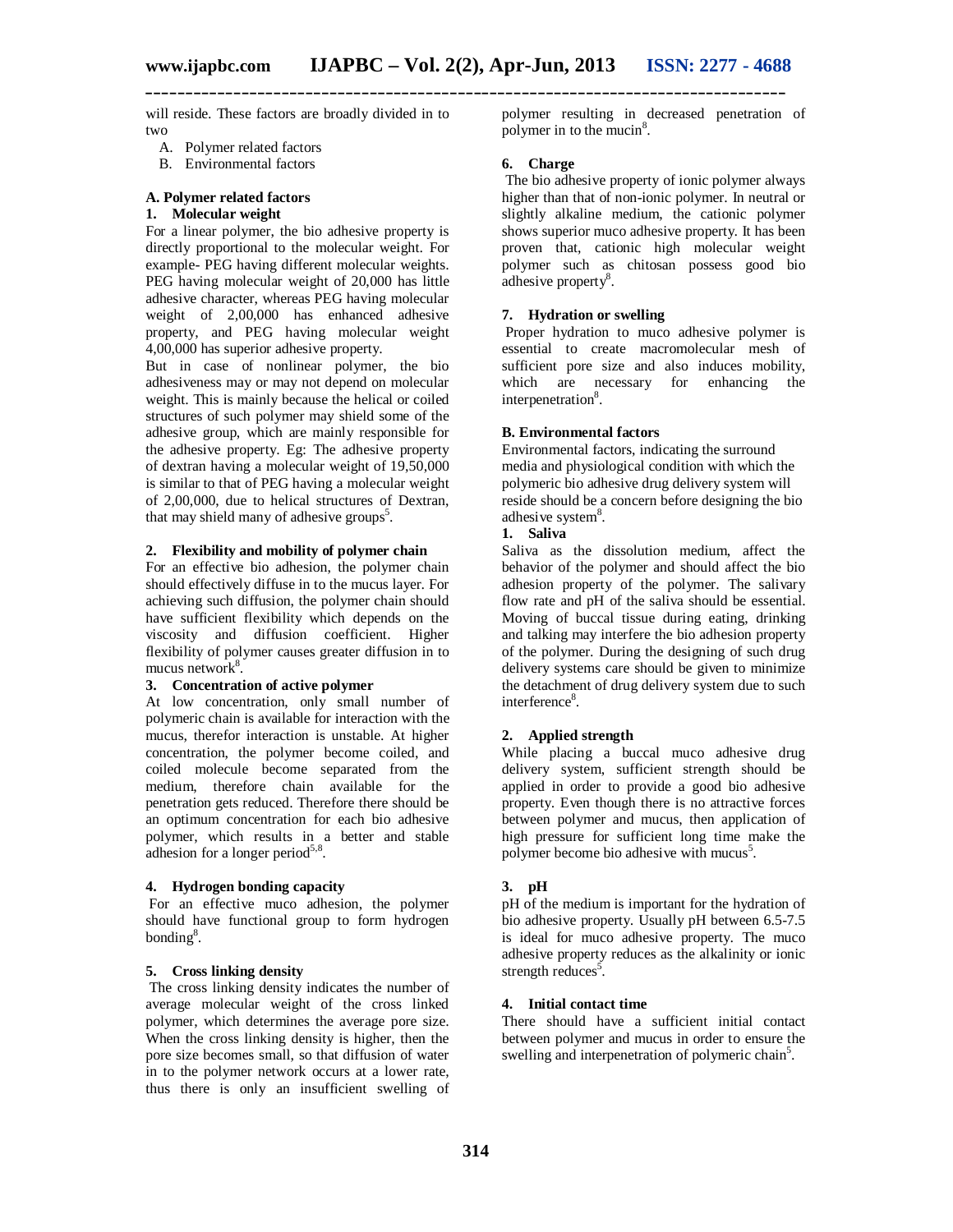**\_\_\_\_\_\_\_\_\_\_\_\_\_\_\_\_\_\_\_\_\_\_\_\_\_\_\_\_\_\_\_\_\_\_\_\_\_\_\_\_\_\_\_\_\_\_\_\_\_\_\_\_\_\_\_\_\_\_\_\_\_\_\_\_\_\_\_\_\_\_\_\_\_\_\_\_\_\_\_\_**

# **5. Mucin turn over**

High mucin turn over is not beneficial for the muco adhesive property because of following reasons;

a) The high mucin turn over limit the residence time of bio adhesive polymer as it detaches from the mucin layer, even though it has a good bio adhesive property.

b) High mucin turn over may produce soluble mucin molecule, thus molecule interact with the polymer, before they interact with mucin layer. Hence there will not be sufficient muco adhesion<sup>5</sup>.

#### **6. Disease state**

The physic chemical property of mucus may alter during some disease state, such as common cold, gastric ulcers, ulcerative colitis, bacterial and fungal infections etc. Thus alteration in the physiological state may affect the bio adhesive  $property^5$ .

#### **Factors Affecting Drug Absorption From The Oral Mucosa**

The major factor influencing the drug absorption from the oral mucosa may be broadly divided in to following groups

- 1. Physico chemical property of the drug.
- 2. Physiological factors or membrane factors.
- 3. Miscellaneous.
- **1. Physico chemical properties of drug**

# **1. Molecular weight**

As compared to ions, the molecules penetrate rapidly, through oral mucosa. The molecular weight and size is important in the penetration through the oral mucosa, especialy in case of hydrophilic molecule having a molecular weight of below 100 Dalton can cross the oral mucosa very rapidly. As the molecular weight increases, the penetration diminishes<sup>9</sup>.

#### **2. Degree of ionization**

Degree of ionization and pKa value plays a role in the absorption. For acidic drug, pKa greater than 2 shows adequate absorption through oral mucosa and for basic drug, pKa less than 10 shows good absorption<sup>9</sup>.

#### **3. Lipid solubility**

O/W partition coefficient shows the lipid solubility of the drug. For optimal drug absorption, partition coefficient between 40-2000 is necessary. In addition to high lipid solubility, the drug should be soluble in aqueous buccal fluid for absorption<sup>9</sup>.

# **B. Physiological factors affecting drug absorption**

# **1. Oral mucosa**

Oral mucosa is a highly vascular tissue and always shows higher permeability as that of skin. Based on the relative thickness and degree of keratinization, difference in permeability. In general sub lingual region shows higher permeability than baccal region. Buccal region has higher permeability than palate<sup>4</sup>. For most of the drugs, the superficial layer of oral mucosa is the penetration barrier. But for some endo toxins, the basement membrane of non keratinized oral mucosa act as penetration barrier.The surfactant present in the oral cavity, due to the usage of tooth paste, mouth washes etc may also affect the absorption of drug through oral  $mucosa<sup>11</sup>$ .

#### **2. Saliva and salivary gland**

A thin film of saliva always present throughout the buccal mucosa. The thickness, composition and movement of saliva affect the buccal absorption. The salivary pH also affect the buccal absorption. Un ionized drug shows maximum absorption in salivary pH<sup>9</sup>.Salivary gland consistently secreat mucus on surface of buccal mucosa. Even though the mucus helps to retain the muco adhesive property of dosage form, it act as a potential barrier to drug penetration $11$ .

#### **3. Blood supply**

As the oral cavity is highly vascular, the drug molecule, which crosses the oral epithelium are readily absorbed in to the systemic circulation<sup>2</sup>.

### **C. Miscellaneous**

Some drug may bind to oral mucosa, and systemic availability of such drug is very poor. Some drug may stay in the storage compartment of buccal mucosa, resulting in a poor absorption<sup>9</sup>.

#### **Different types of novel muco adhesive buccal drug delivery systems**

Even though the muco adhesive buccal drug delivery offers some distinct advantages, the ideal candidate for designing such formulations is always limited due to several factors. One of the important factor is size limitation. For an effective and comfortable buccal drug delivery system, the quantity of drug moiety enclosed should be reasonably small, ideally 25 mg or less is more appropriate for buccal drug delivery<sup>2</sup>. The drugs having a short biological half life can be formulated as buccal drug delivery, and thus offering a sustained, prolonged and controlled delivery of drug from the designed dosage form.

The different type of buccal drug delivery system includes, adhesive tablets, adhesive gels, adhesive patches, adhesive ointments, adhesive powders and buccal chewing gums etc.

#### **Adhesive Tablet<sup>9</sup>**

These are similar to conventional tablets, but they have the property of muco adhesion, and instead of swallowing, they held in between cheeks and gums. These tablets are sufficiently dissolved by the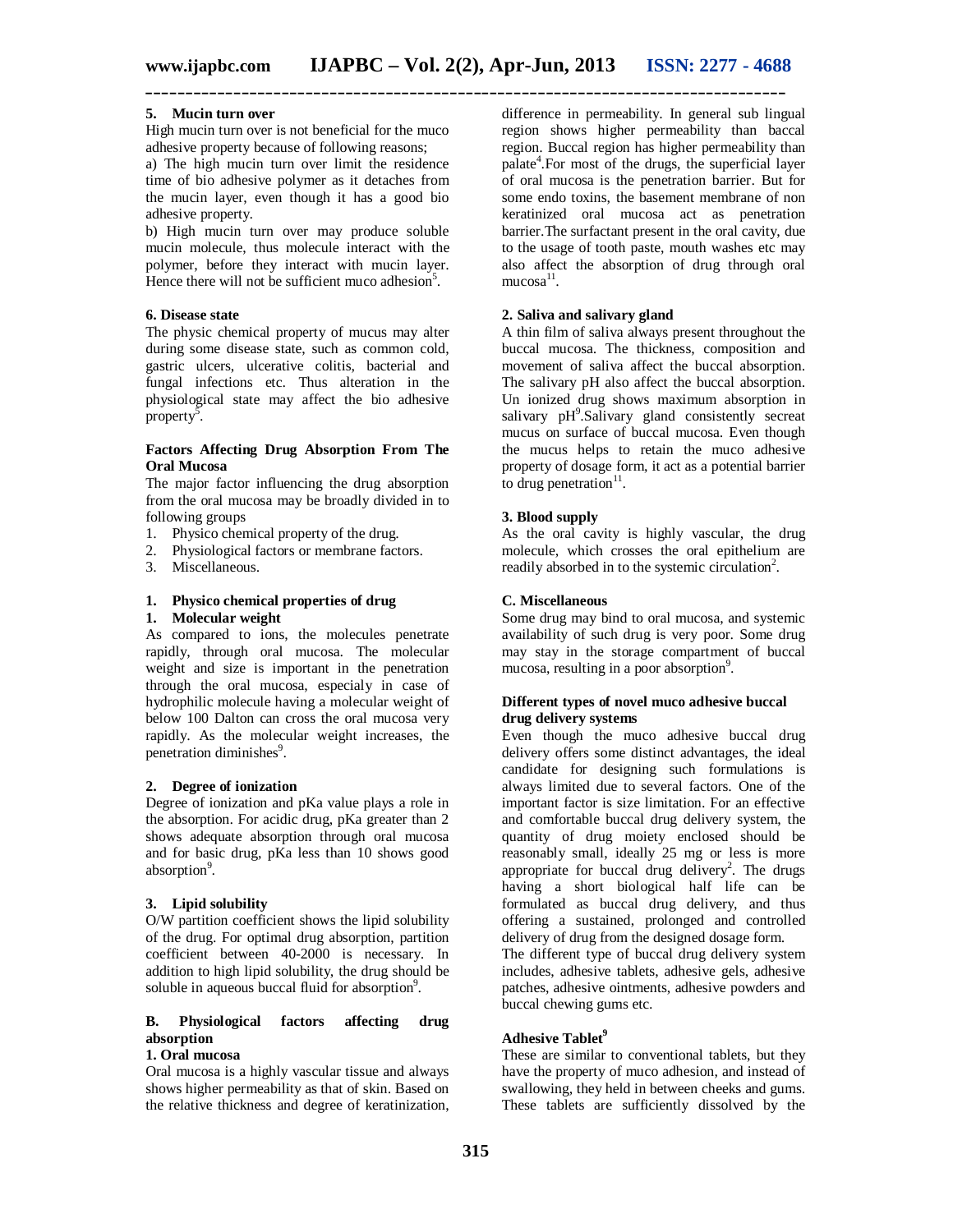medium, provided from locations where they are placed. But the dissolution of tablet should be slow in order to ensure a sustained and controlled release. A care should be given to ensure the controlled dissolution of such dosage forms. Hence the adhesive tablets does not contain any disintegrants. The usage of flavoring agent and sweeteners will be minimum, in order to control the flow rate of saliva. The higher flow rate of saliva should not be beneficial for an adhesive tablet because of two reasons

- 1. Higher salivary production may cause higher dissolution of adhesive tablet. As a result higher amount of drug may detaches from the stomach results in the decreased amount of drug to cross the buccal mucosal membrane.
- 2. Higher salivary production may force the patient to swallow or spitting of saliva that may contain drug.

Buccal adhesive tablets are prepared either by procedure used for granulation or by direct compression. During the formulation, care should be given to ensure that all ingredients should be finely grinded form. This is because the buccal adhesive tablet tablet should stay in the mouth for a longer period and if it is not grounded well, then there will be a chance of irritation.The buccal bio adhesive tablet may be monolithic or bilaminated form. The main disadvantage with monolithic form is the multidirectional release, so that the chances of swallowing of drug will be more.

In order to avoid such disadvantages, bi layered muco adhesive tablets were formulated. This tablet has two layers – drug containing core layer and a backing layer. Usually water insoluble polymer like ethyl cellulose is used for the constriction of backing layer. The other advantages of bilayered system includes, avoiding sticking of the tablet to the finger during the application in the oral cavity.

#### **Buccal adhesive patches or filims<sup>12</sup>**

The muco adhesive buccal patches can be of two types,

#### **a) Matrix type**

Drug, adhesive and additives mixed together and this mixture is then designed in the form of patches.

#### **b) Reservoir type**

Drug and additives should be separated from the additives.

Depending on the presence or absence of a backing membrane, the release from the patch is unidirectional or bi-directional. The presence of backing membrane offers a unidirectional drug release, which reduces patch deformation and disintegration and ultimately prevent drug loss and offers a sustained and controlled release. The unidirectional patches release the drugs only to the

mucous layer. On the other hand patches without backing membrane offers a bi-directional release of drug. Thus drug releases in to both mucosa and mouth, hence offering a rapid dissolution of drug. These patches are mainly used for designing of drug for rapid onset of action.

The adhesive part of the buccal patches may be used as a drug carrier or help in the retention of the drug in the non adhesive layer. It also helps to increase the residence time of the patches in the desired site.

# **Adhesive semisolid preparation (gel and ointment)9.11**

These types of drug delivery systems are mainly used for local effect and have less patient acceptability than solid bio adhesive dosage form. But compared to solutions, they can prolong the residence time and shows higher bio availability. Usually hydrophilic gel forming polymers are used for the formulation of adhesive semisolid preparations (eg: methyl cellulose, carbopol, hydroxyl ethyl cellulose etc). These are usually used to treat buccal ulcers and burned buccal tissues. The major advantage with these systems is that they shows a plastic rheological behavior, and thus offer a prolonged residence time with the surface application.

#### **Buccal chewing gum<sup>12</sup>**

Medicated chewing gum is particularly used in the treatment of oral cavity and in nicotin replacement therapy. The major drawback of such formulation is that, it is very difficult to regulate the administered dose.

One of the best example for such formulation is Nicotin chewing gum (Nicorette<sup>R</sup> and Nicotinell<sup>R</sup>), It is found to increase the acceptability of such formulation for cessation of smoking. Such formulations slowly generate a steady state plasma concentration, rather than the rapid sharp peak which occurs during the smoking. The major drawback with nicotin chewing gum is the considerable loss of nicotin due to swallowing which leads to first pass metabolism and gastric discomfort, thus reducing the effectiveness of such preparation.

Buccal patches are preferred as best mucoadhesive buccal drug delivery system because of its flexibility and patient comfort<sup>13</sup>.

#### **CONCLUSION**

As the technologies in pharmaceutical field is developing in a faster rate, the researchers are focusing to replace the conventional delivery system with the novel system, in order to getting the advantages of novel system such as low toxicity, more patient compliance etc. Muco adhesive system was found to be a better alternative to the conventional oral route. This